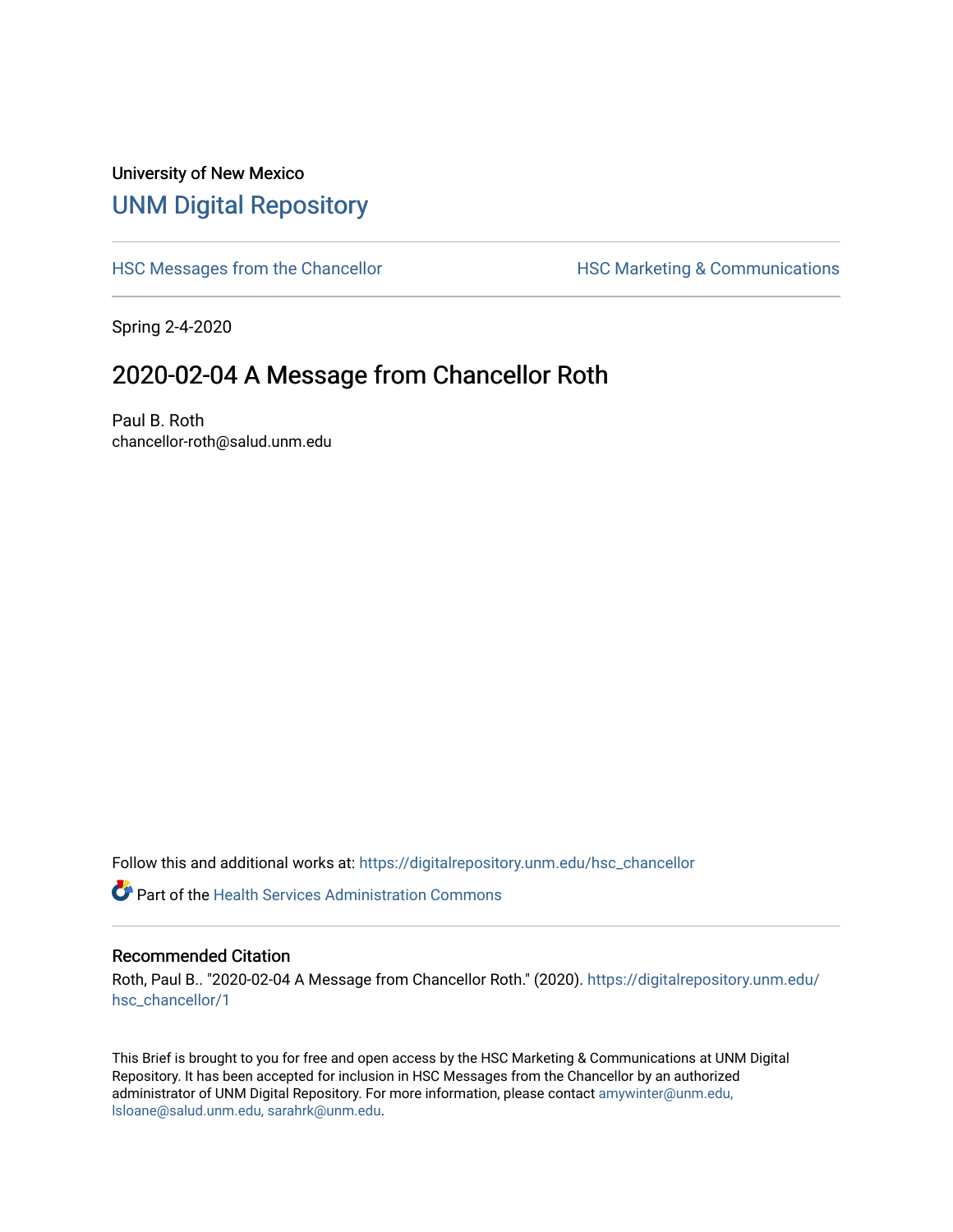

## **A Message from Chancellor Roth**

To the UNMHSC Community:

Due to the rapidly evolving situation regarding the outbreak of 2019 novel coronavirus (2019-nCoV), HSC leadership is providing the following guidance.

There are two aspects of our guidance. First, due to the travel restrictions placed by the US government, any UNMHSC faculty, staff, resident, or student with travel plans to China should suspend their travel plans at this time. Please consult with your Department Chair/Dean and our Office of International Exchange [\(cbeato@salud.unm.edu\)](mailto:cbeato@salud.unm.edu) as to rescheduling your travel plans. This travel suspension is anticipated to remain in place for the next few weeks.

If you have traveled to China, including Wuhan, or have been in close contact with a recent traveler to Wuhan, and you develop respiratory symptoms or a fever within 14 days of returning to the U.S., please immediately contact the [student health](https://unm.us19.list-manage.com/track/click?u=59ce53c1a4dedb490bac78648&id=65868e7a67&e=b4bbfca2c0) or [occupational health office](https://unm.us19.list-manage.com/track/click?u=59ce53c1a4dedb490bac78648&id=ef5371b428&e=b4bbfca2c0) for a telephone consultation **before visiting a UNMHSC affiliated clinic or emergency department.**

The reason: Transmission modes for this virus are not yet well understood, but there is some evidence of human-to-human transmission. To be cautious, we would like to speak with returning travelers who are symptomatic so we can appropriately arrange their safe evaluation and treatment, while minimizing the risk of exposing other people to the virus. There is much more to learn about 2019-nCoV, including how it spreads and the severity of the associated illness. Investigations are ongoing, and early recognition of novel coronavirus is critical to contain its spread.

While the Center for Disease Control and Prevention considers this a public health emergency, based on current information the immediate health risk from 2019-nCoV to the general public in the United States is thought to be low at this time. However, the number of flu, respiratory syncytial virus, and other respiratory viral infection cases remains high in the U.S. Please stay home if you are sick, and remain there for 24 hours after a fever. [Visit this link for a list of FAQs.](https://unm.us19.list-manage.com/track/click?u=59ce53c1a4dedb490bac78648&id=9e3816ba91&e=b4bbfca2c0)